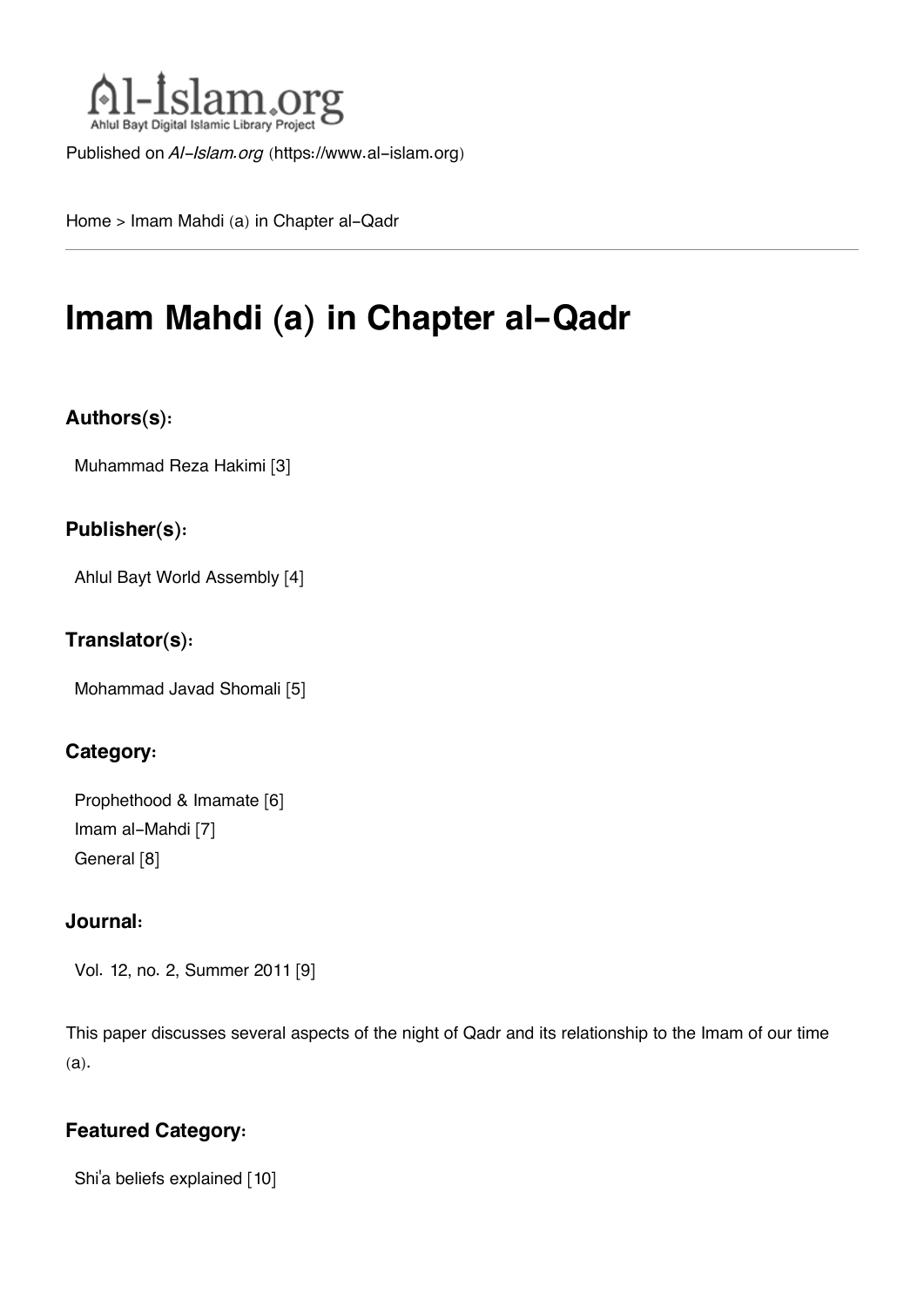## **Topic Tags:**

[Qur](https://www.al-islam.org/tags/quran)'an [11] [Quran](https://www.al-islam.org/tags/quran-0) [12] [Imamate](https://www.al-islam.org/tags/imamate) [13]

## **Person Tags:**

[Imam Mahdi \(a\)](https://www.al-islam.org/person/imam-al-mahdi) [14]

# **Imam Mahdi (a) in Chapter al-Qadr**

Mohammad Reza Hakimi Translated by Mohammad Javad Shomali

# **[Abstract](#page--1-0)**

Chapter al-Qadr (97) of the Holy Qu'ran is a short chapter containing five verses in which Allah (swt) promises a night during which the angels descend with God's command. In this paper, we will discuss some aspects of this blessed night and the relationship of these verses to the Imam of our Time (a).

## **[Chapter al-Qadr](#page--1-0)**

انَّا انزلْنَاه ف لَيلَة الْقَدْرِ وما ادراكَ ما لَيلَةُ الْقَدْرِ لَيلَةُ الْقَدْرِ خَير من الْفِ شَهرٍ تَنَزل

# الْمَلَائِكَةُ وَالرُّوحُ فِيهَا بِإِذْنِ رَبِّهِم مِّن كُلّ أَمْرِ سَلَامٌ هِيَ حَتَّىٰ مَطْلَعِ الْفَجْر

In the Name of God, the All-Beneficent, the All- Merciful. Indeed we sent it down on the Night of *Ordainment. What will show you what is the Night of Ordainment? The Night of Ordainment is* better than a thousand months. In it the angels and the Spirit descend, by the leave of their Lord, *with every command. It is peace until the rising of the dawn.*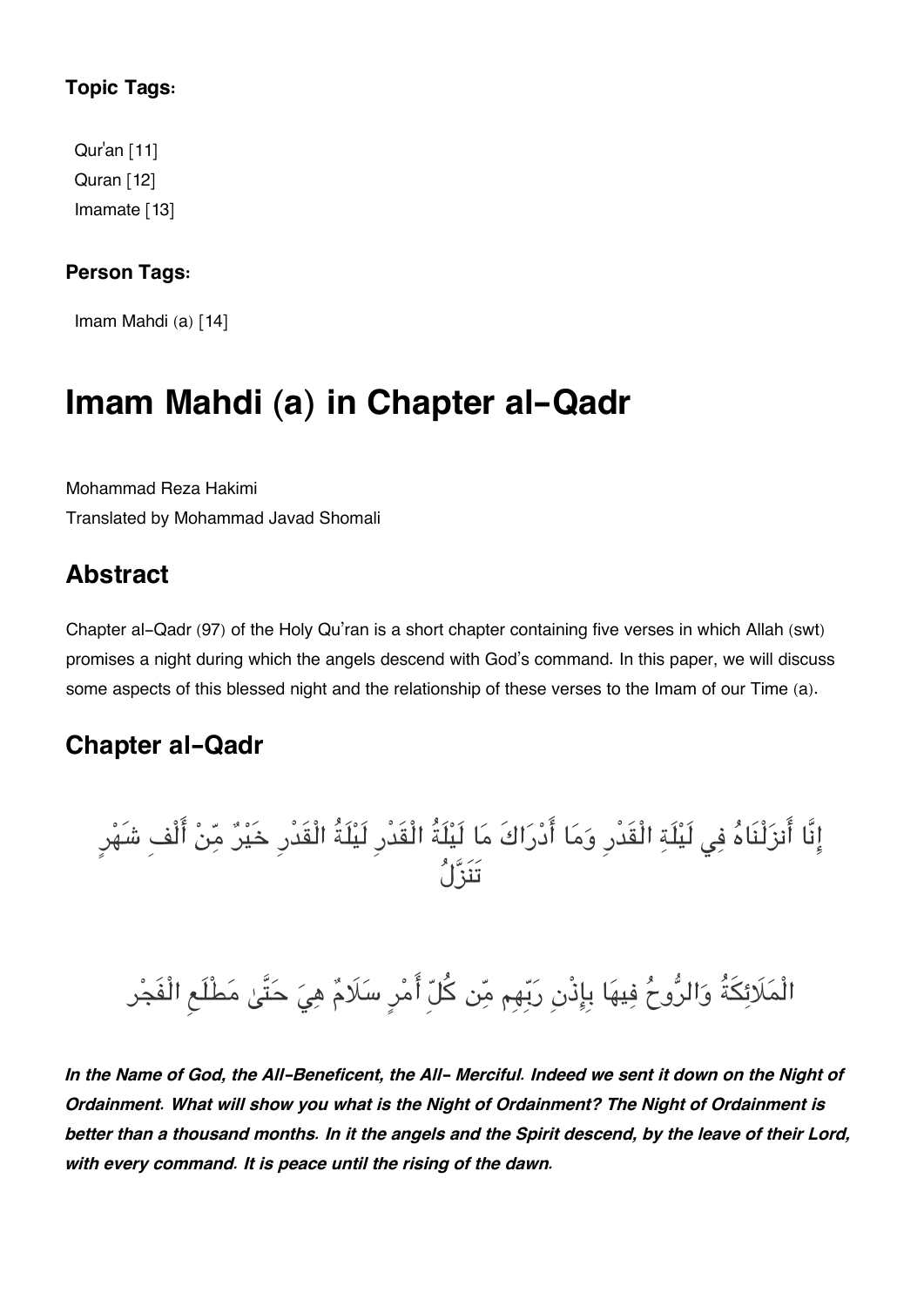# **[Which night is the great night of Qadr?](#page--1-0)**

A serious reading of this Chapter causes one to ponder about several questions whose answers are not literally available in the chapter itself. What is this great command? Which night is this night? Which night is the auspicious night during which God sent down the Quran? Which precious moments are the moments of the night that is better than a thousand months? Which night is the night of the descent of angels and the Spirit (Gabriel)?

Which night is the night where all commands and destinies are taken to earth and are set according to wisdom? Which night is the night that all its moments and seconds are greeting, peace, mercy, health, safety, happiness and auspiciousness? What is this significant event that has been expressed in Chapter al-Qadr using present tense showing its continuation: "The angels and the Spirit descend" over and over? Where to?

Every year, on the nightfall of qadr, the angels and Spirit descend continuously and bring down all the commands and destinies by God's permission. How does this happen? To whom do these angels go and to whom do they give these commands and destinies? Where is the place the Spirit descends to? Where is the holy place and the centre of honour where all commands carried by angles, are brought down upon? Where and in which holy and purified site is the landing field of angels located?

## **[It is the night of Qadr; the days of separation are over](#page--1-0)**

When does the night occur? It is the night when we shall not complain about separation anymore and shall await the moment of meeting and joining while being joyful from the blessing of "*peace"* "*until the rising of the dawn."* Hafiz, a famous Iranian poet, inspired by the verses of Qur'an, counts the night of Qadr as the night of joining God and an end to days of separation.

When does this occur? It occurs on the night when we have to prove our love to God, remain awake, help the ones in need, and seek knowledge. It is the night when all the good deeds will be rewarded without any exception. The night when we should invoke our absent Imam (a), keep awake, ask God to let us see him, help the poor and seek knowledge.[1](#page--1-0)

<span id="page-2-0"></span>**سلام فيه حت مطلع الفجر شب وصل است وط شد نامه**

**که در اين ره نباشد کار ب اجر دلا در عاشق ثابت قدم باش**

**که بس تاري م بينم شب هجر بر آی ای صبح روشن دل خدارا**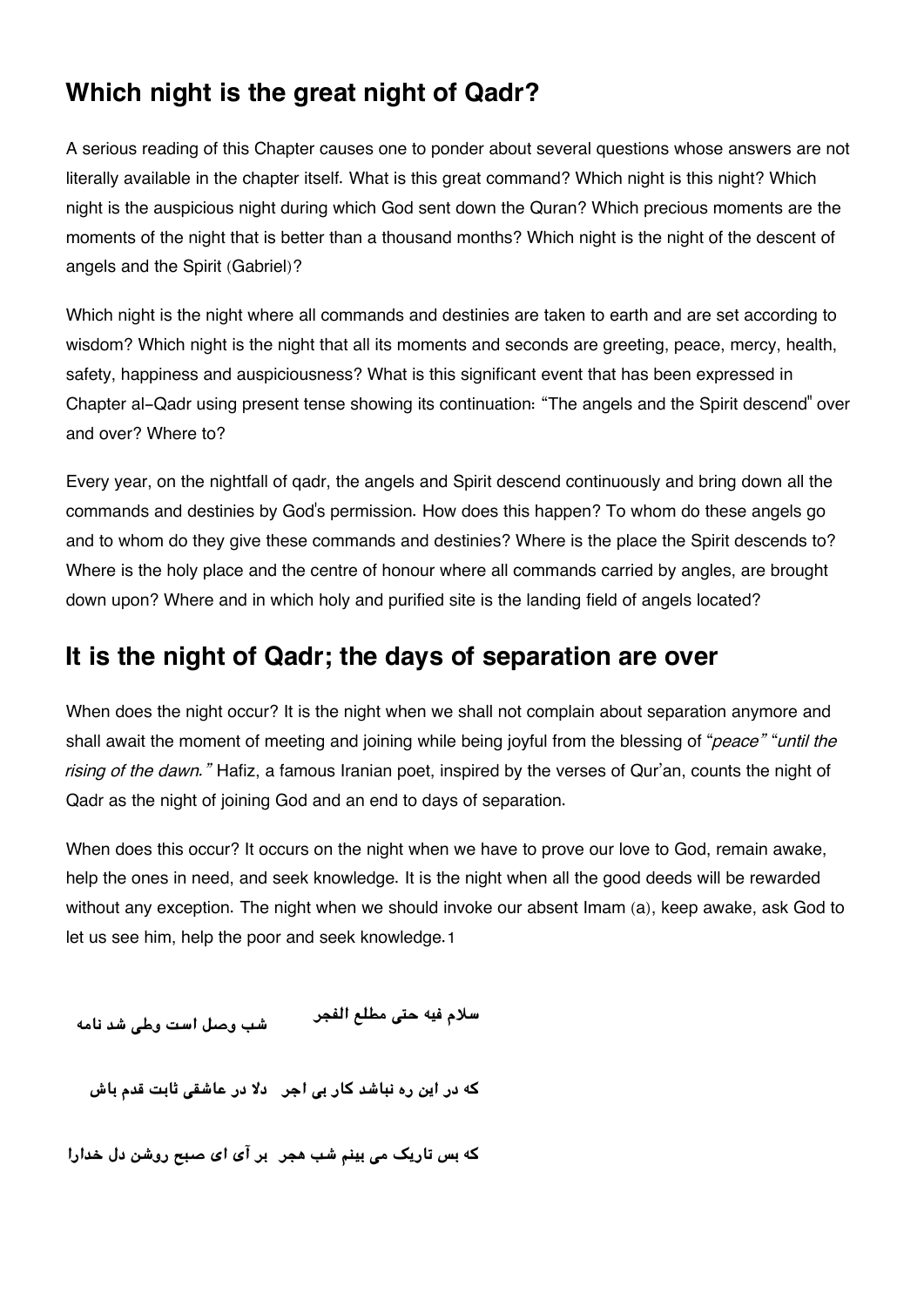#### **فغان از اين تطاول آه از اين زجز دلم رفت ونديدم روی دلدار [2](#page--1-0)**

Hafiz uses Qur'anic words in some parts of this poem to point out some important points such as: the night of Qadr and its relation to the twelfth Imam (a) and his occultation, being firm on the direct path towards God despite all of the problems, including occultation of the twelfth Imam (a), wishing to meet the Imam (a) and finally complaining about the long days of separation. It is important to note that although Hafiz complains about the separation and the difficulties it causes, he tries to encourage everyone to be firm on the path towards God and about their love towards the twelfth Imam (a).

In addition to this poem, Hafiz has other poems in which he talks about the twelfth Imam (a), illustrating some beautiful and accurate points:

کجاست صوفی دجال فعل ملحد شکل بگو بسوز که مهدی دين پناه رسيد3

## ......................

از غم هجر مکن ناله و فرياد که دوش زده ام فالی و فرياد رسی می آيد 4

......................

<span id="page-3-0"></span>**داد از غم تنهای ای پادشه خوبان**

**وقت است که باز آی دل ب تو بجان آمد**

**دور از تو چنام کر مشتاق و مهجوری**

**پاياب شيبای کز دست بخواهد شد**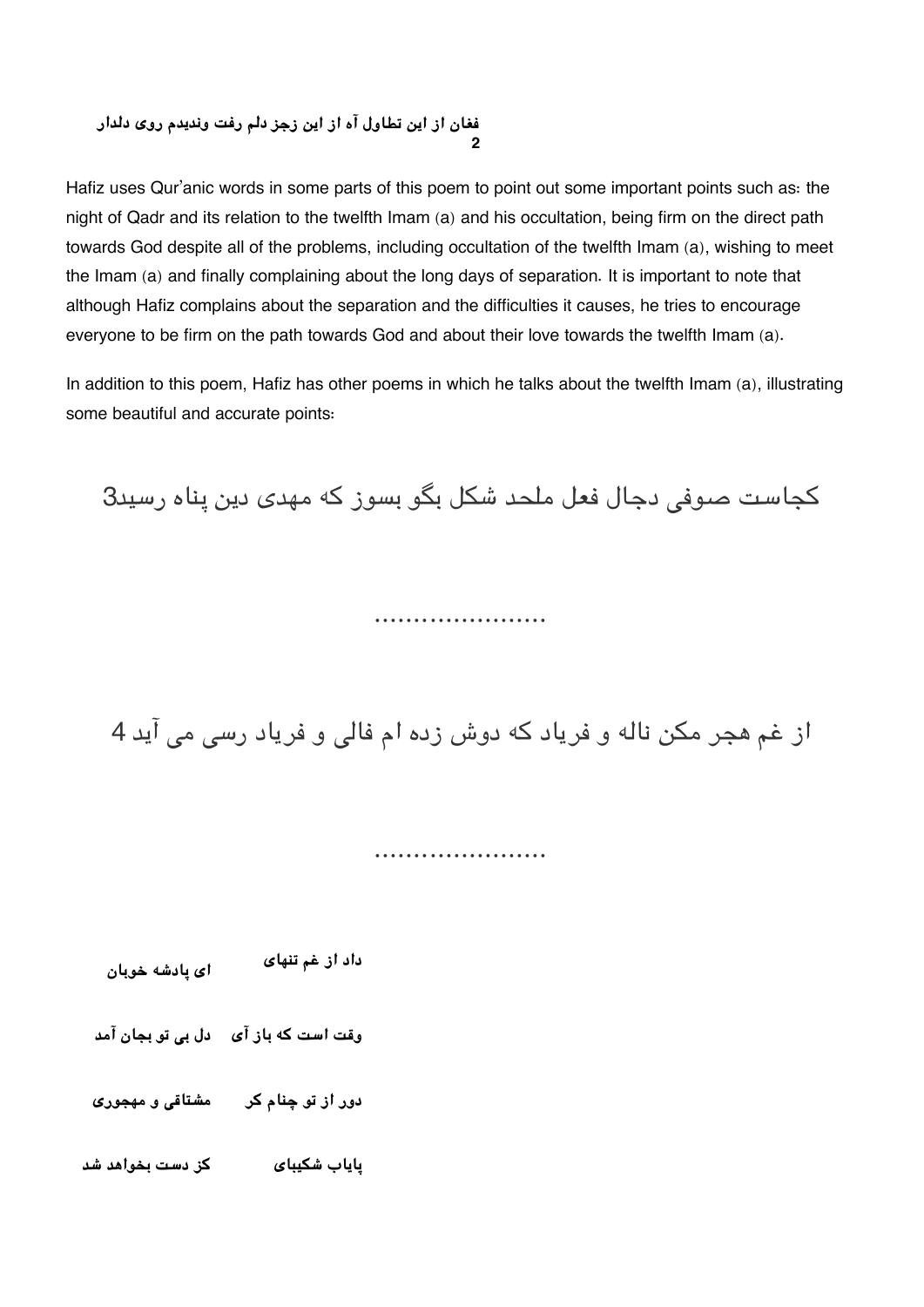```
اين نته که در عالم يا رب به که شايد گفت
آن شاهد هر جای رخساره به کس ننمود
   ب روی تو رن نيست ساق، چمن گل را
  تا باغ بيار اى شمشاد خرامان كن
  در بستر ناكام اى درد توام درمان
     درگوشه تنهائ وى ياد توام مون
3
```
# **[A Night which repeats every year](#page--1-0)**

It can be clearly understood from the verses of Surat al-Qadr[4](#page--1-0) that there is a night every year which is better and more valuable than a thousand months[5](#page--1-0). On this night, the angels along with their leader, the Spirit, come down and bring with them all the commands and destinies appointed by God for the coming year till the next night of Qadr.

The narrations explaining these verses and the beginning verses of Surat al-Dukhan as well as some other verses show that at the night of Qadr, angels bring the ordained decisions of that year to God's vicegerent of the age and give them to him. This event has always occurred and will take place forever. At the time of Prophet Mohammad (s), angels descended to him. This fact is approved by all scholars. Another approved fact is that after the Prophet (s) there continues to be the night of Qadr as it is clearly stated in Surat al-Qadr and Surat al-Dukhan that the night of Qadr occurs every year.

Rashid al-Din Meybudi, a famous Sunni scholar says:

Some have said that the night of Qadr was for the time of Prophet and ended after him. However, this is *not true, since all companions of the Prophet and all Muslim scholars believe that the night of Qadr will exist till the resurrection day*.[6](#page--1-0)

Shaykh Tabarsi has mentioned a narration from Abu Dharr Ghaffari as follows:

*I told the messenger of God: O Prophet! Does the night of Qadr and the descent of the Angels therein happen only at the time of Prophets and ends after they are gone? The Prophet (s) said: "No, rather it continues until the judgement day.*"[7](#page--1-0)

Regarding this important issue, we have received a great number of narrations that explain and describe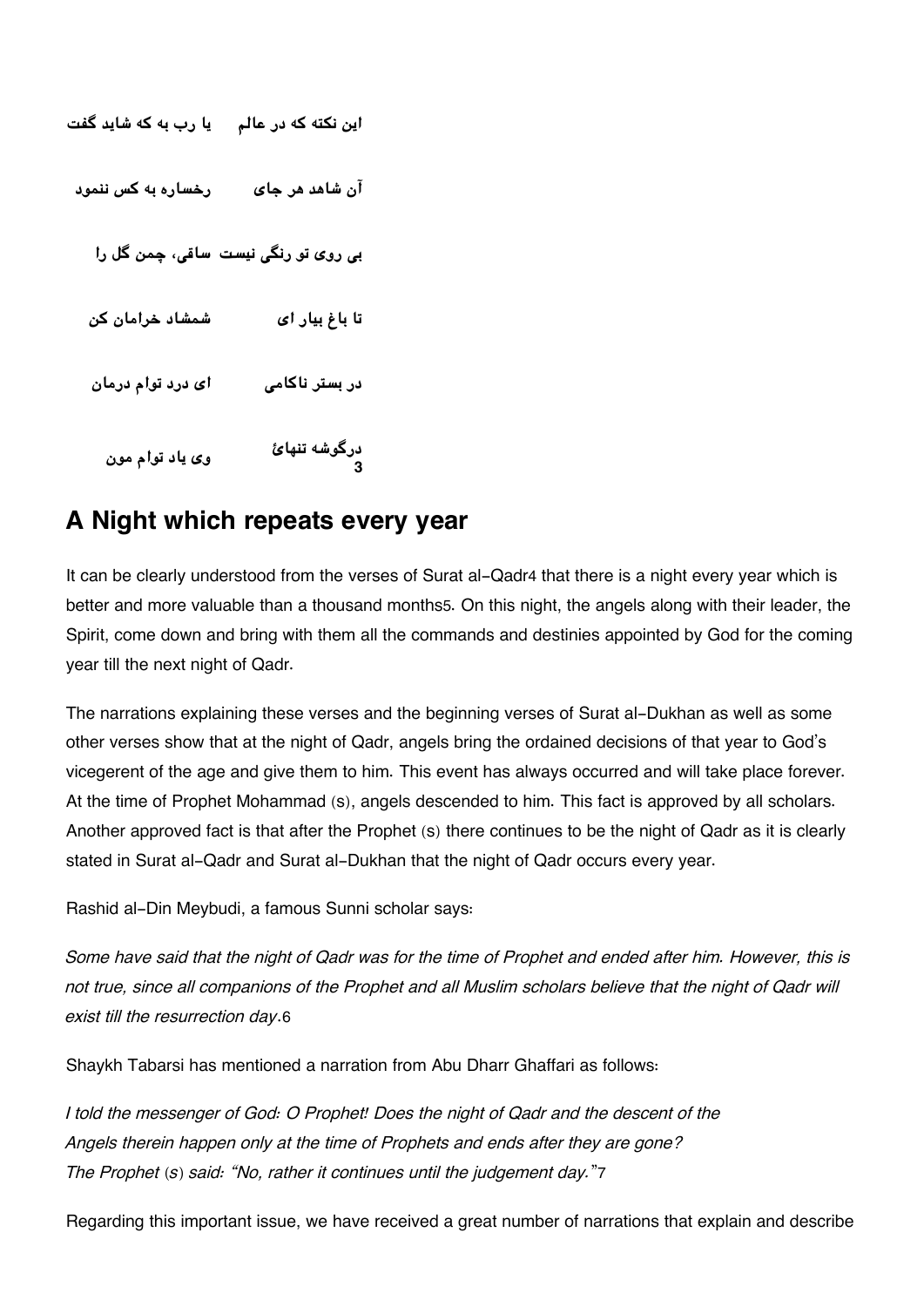this Qur'anic subject. For example, in *Al-Kafi* Imam Sadiq (a) is quoted as saying:

Imam Ali (a) used to often say that two of the companions were with the Prophet (s) while he was *reciting Surat al-Qadr and crying in a state of humbleness. Upon witnessing this, they asked, "Why are* you so sensitive towards this surah?" He replied, "This sensitivity is due to what my eyes have seen and my soul has tasted and after me the soul of this man (pointing to Imam Ali) will taste." Then they asked, "What did you see and what will he see?" In reply, the Prophet (s) wrote on the ground, "In it the angels *and the Spirit descend, by the leave of their Lord, with every command." Then he said, "When God has* said all the commands and destinies, will there be anything left [that I have not seen]? They would say: *No."*[8](#page--1-0)

## **[The Master of the Night of Qadr](#page--1-0)**

After understanding that the night of Qadr comes every year, we will then realize that the master of the night of Qadr also has to exist forever - as it has been said in the narrations[9](#page--1-0) since otherwise to whom would the angels descend? Near whom would they open the book of destinies? To whom would they give the commands by God's permission?

Based on the teachings of the Prophet (s), the generative (*takwini*) guidance and guardianship (*wilaayah*) are in line with the legislative guidance and guardianship. Therefore, since the Holy Qur'an is applicable till the day of judgement and it is a proof of God (*hujjah*), then so is the master of the night of Qadr.

After the Prophet (s), this position, i.e., the master of the night of Qadr, is assigned to the Prophet (s)'s successors. Imam Ali (a) points out these two realties (occurrence of night of Qadr every year and existence of master of the night of Qadr in all ages) as follows:

*The night of Qadr exists every year. All affairs of the year (destinies) are brought down that night. After the death of the Prophet (s), still this night has masters…*[10](#page--1-0)

It is interesting that sometimes even the Sunni scholars have stated this fact explicitly - for instance, while explaining the Hadith of Thaqalayn. Hadith of Thaqalayn is a famous narration that has been narrated by hundreds of Shi'ite and Sunni scholars and narrators and it is one of the most assured prophetic narrations and truths. The Prophet (s) says that:

Verily, I am leaving behind two precious things (thagalayn) among you, you will not go astray if you get *hold of both of them after I am gone, one part of it being more important than the other: the Book of God and my progeny*.[11](#page--1-0)

The Sunni scholars and researches have made several important remarks regarding this hadith. We will mention one of them as an example. Ibn Hajar Haytami Makki Shafi'i, a famous narrator of hadiths and the author of many books such as *Al-Sawa'iq al- Muhriqah,* says: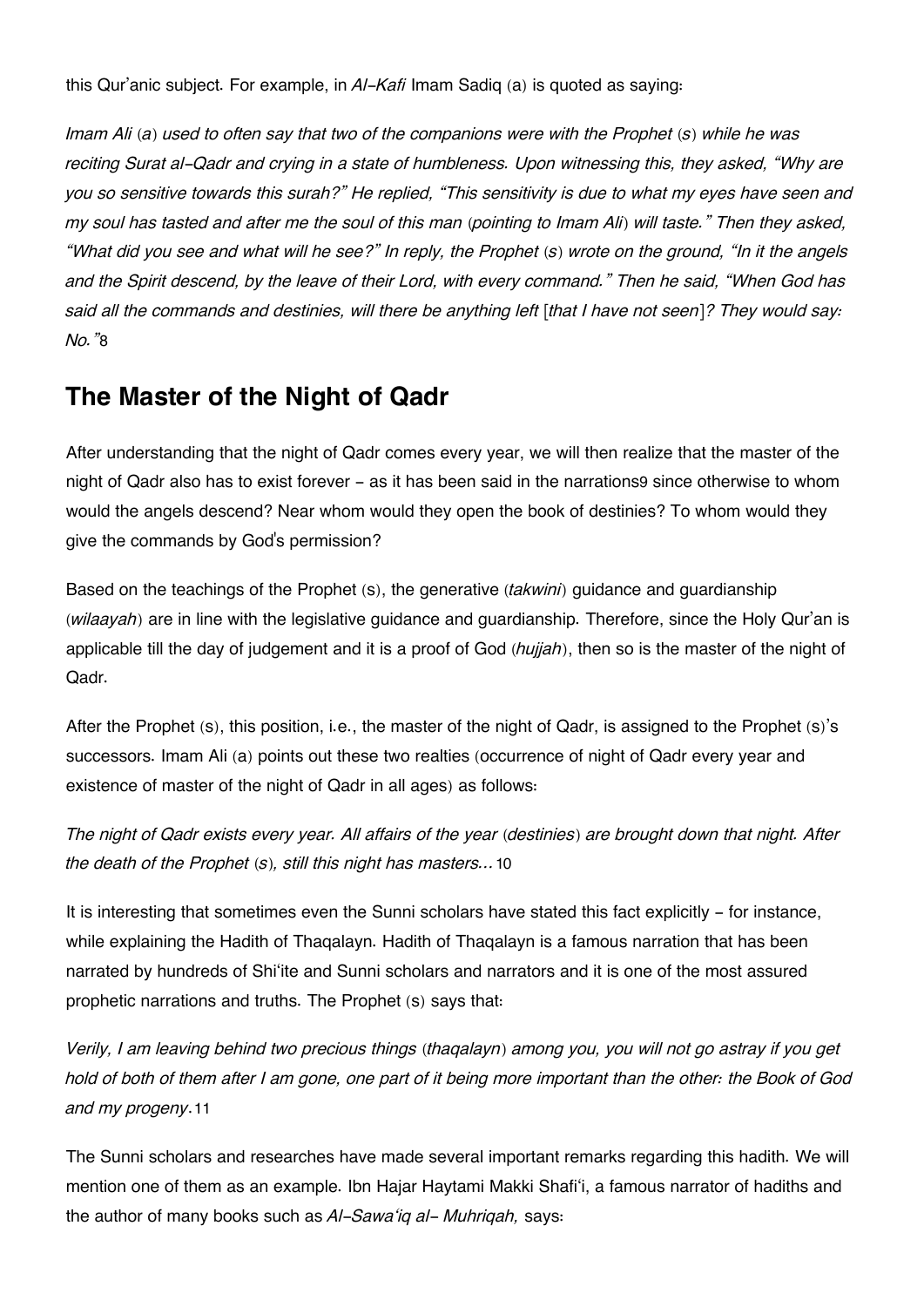*From the narrations received from the Prophet that emphasize on getting hold of his progeny and* obeying them, it can be understood that until the day of judgment there will always be a person from *Prophet's progeny who is qualified for leadership and guidance, as the Qur'an is also a guide until the judgement. And this is why they are the cause for the safety of people on earth.*[12](#page--1-0)

Later we will discuss two important rules of the universe: *wisatat dar fayd* and *ijmal-u tafsil dar khalq-u taqdir*. But for now, we have to point out that the continuation of destinies and the continuation of existence of the one who receives the destinies is a certain fact and the continuation of existence of the one who receives the destinies is a certain fact and a divine law that will never change nor will it alter.[13](#page--1-0) These two intertwined issues have been and will be true.

Imam Javad (a) has taught about this fact and constant reality:

God created the night of Qadr at the beginning of creation of the universe. He also created the first prophet and the first vicegerent at that night. The divine decision was made that every year there should *be a night on which the details of affairs and destinies of that year would be sent down…*

*There is no doubt that prophets have had relations with the night of Qadr. After the prophets, the proofs* (huijah) of God shall exist as well, since the universe, from its beginning till its end, will never be without God's proof. At the night of Qadr, God sends down the destinies and decisions to the person He has *chosen (His vicegerent and proof).*

By God, at the night of Qadr, the angels and the Spirit were brought down upon Adam and carried the *destinies of the affairs to him. And indeed, Adam chose a successor for himself before his death. After Adam, divine commands and decision were sent down to all the prophets too and every prophet would entrust this position to his Successor.*[14](#page--1-0)

Although we only mentioned a part of this great hadith, there are some important points in it that are ought to be taken into consideration and be deeply examined. It is impossible to lack this knowledge and be able to understand the reality of the universe*.* This is what the Qur'an says about people who lack this knowledge:

# يعلَمونَ ظَاهرا من الْحياة الدُّنْيا وهم عن اخرة هم غَافلُون

### *"They know just an outward aspect of the life of the world" (30:7).*

Discovering features of different matters, metals and the chemical compounds, gaining some knowledge about the galaxies and inventing complicated machines and discovering new medicines are all parts of this outward aspect when compared to the reality of this world. Concerning the above hadith from Imam Javad (a), there are five points to be noted: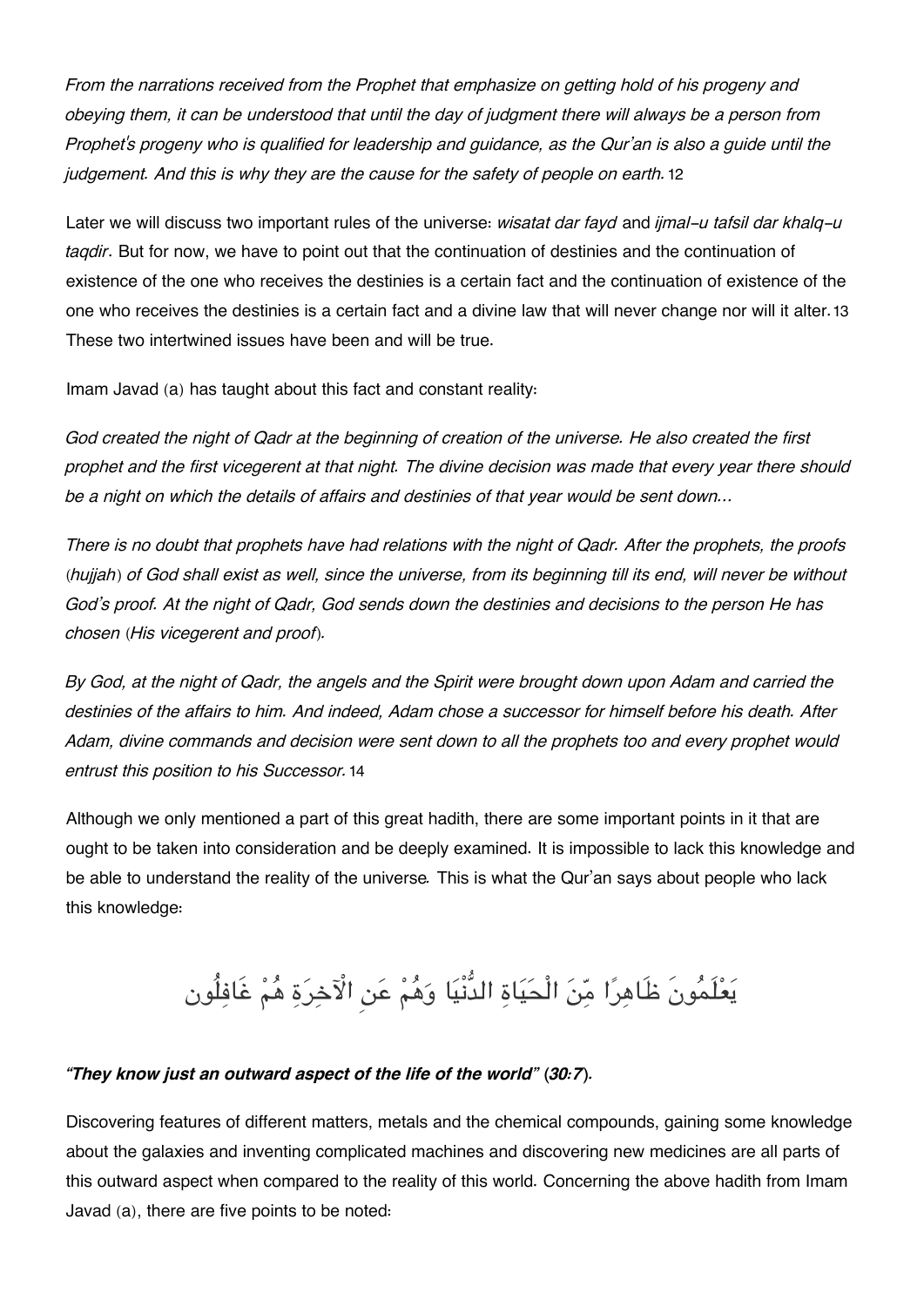1. Necessity of order and measurements as the first thing that has been created from this universe is the night of Qadr, which is the time of regulating affairs and measurements.

2. Necessity of the performer of the orders, as we see that along with the orders the role of a performer has also been ordained.

3. Necessity of existence of a hujjah during the process. Hujjah is the performer of the orders by God's permission and he is the vicegerent of God i.e. a prophet or successor of a previous prophet.

4. Necessity of *wasiteye fayd* (medium of grace) in inward relations of the universe, who is the vicegerent of God and his existence is prior to others.

5. Necessity of nonstop continuation of divine laws (precedents) till the day of judgement.

Therefore, we realise that the night of Qadr has existed since the beginning of this universe. It has been said that knowledgeable people in the previous nations had also looked forward to the night of Qadr and had been aware of this night and its importance.[15](#page--1-0)

## **[The Qur'an and the Night of Qadr](#page--1-0)**

Once someone asked Imam Sadiq (a) whether the night of Qadr has been only in the past [i.e. the age of the Prophet (s)] or is there a night of Qadr every year? Imam (a) replied:

### "*There would be no Qur'an if the night of Qadr was not to occur*."[16](#page--1-0)

This statement of Imam Sadiq (a) refers to the ultimate reason for man's descent on earth. This universe was created for a man's living place so that he would be tested. The perfect ones would be separated from the imperfect ones, the blessed ones from the others and then man would progress and try to approach God. Therefore, in order for this to happen, this universe has to exist.

In order for this universe to exist, wisdom, and measurements are needed and these are all related to the night of Qadr and the presence of God's vicegerent. When all of these are in place, then the book of knowledge and practice i.e. the Qur'an is required. Therefore, the factor that makes this material universe remain is man's progress towards perfection in relation with the book and the vicegerent of God. Hence, since removing the night of Qadr will lead to disarrangement of this universe, removing the night of Qadr will lead to removal of the Qur'an.

Therefore, as long as universe exists, there is the night of Qadr and as long as the night of Qadr occurs the Qur'an will exist. And as long as these two exist, the vicegerent of God who is the master of the night of Qadr and the carrier of Qur'an will exist too.

In a way, this response of Imam (a) explains the close relation of generative guidance and legislative guidance. In other words, it explains the direct relation of the silent proof of God i.e. the Qur'an to the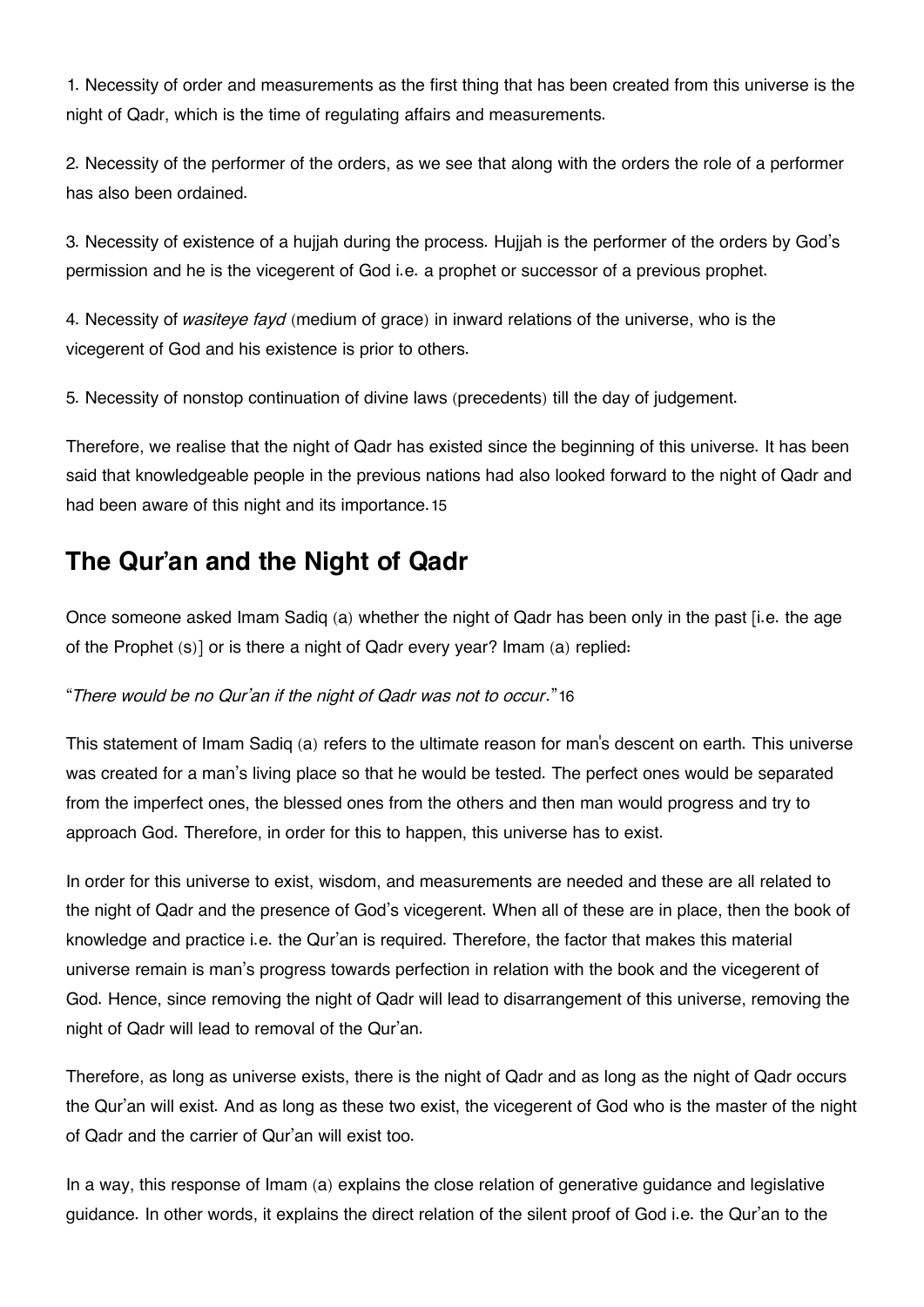talking proof of God, the Imam. This response is an explanation for the famous hadith of the Prophet (s), the hadith of thaqalayn, which was previously mentioned. Most versions of the hadith include this sentence:

These two (that I leave among you: the holy book and my progeny) shall not separate from each other *till they come to me by the Pool (of Kawthar)*.

At this point, it is appropriate to point out another significant issue in relation of the knowledge of Imam to the night of Qadr on one hand, and to the holy Qur'an on the other. One needs to think about what is the relation of the holy Qur'an and its verses and words with the commands and destinies that are sent to Imam at the night of Qadr which he will then actualize. Understanding this relation is very important in understanding different aspects of the Qur'an, the potentials hidden in it, and the esoteric meanings of its verses. The verses of the Qur'an have true effects. Some of these effects have been pointed out in our narrations. All of these effects depend on this cognition and their actualization relies on the scientific researches on this issue.

To further confirm this fact we shall notice that the revelation of the Qur'an has been mentioned to have taken place on the night of Qadr. Furthermore, in Surat al-Qadr and al-Dukhan, the revelation of the Qur'an has been mentioned first and then the night of Qadr itself and its reality are expressed.

## **[Imam Ali \(a\) and the night of Qadr](#page--1-0)**

Imam Sadiq (a) is quoted as saying:

*Once Imam Ali (a) was reciting Surat al-Qadr and his sons, Imam Hasan (a) and Imam Husayn (a) were near him. Imam Husayn (a) asked his father: "Father, how come we feel a different sensation when you* recite this surah?" Imam Ali (a) replied, "O son of the Prophet and my son! I know things from this chapter that you are not aware of now. When this surah was sent down to the Prophet he asked me to go to him. When I went to him he recited this surah, then he put his hand on my right shoulder and said: O my brother and my successor! O the leader of my nation after me! O tireless fighter with my enemies! This surah is yours after me, and is for your two sons after you. Gabriel who is my brother among the angels informs me of the events of one year of my nation at the night of Qadr. And after me he will give this information to you. This surah will always have a shining light in your heart and in the heart of your successors until the rising of the dawn of the day of reappearance of Qa'im [the one who rises, one of *Imam Mahdi (a)'s titles]."*[17](#page--1-0)

# **[The Blessed Night](#page--1-0)**

In addition to Surah al-Qadr, the night of Qadr has also been mentioned in Surah al-Dukhan. In the primary verses of this surah, issues such as the revelation of the Qur'an and the determination of all definitive matters have been pointed out: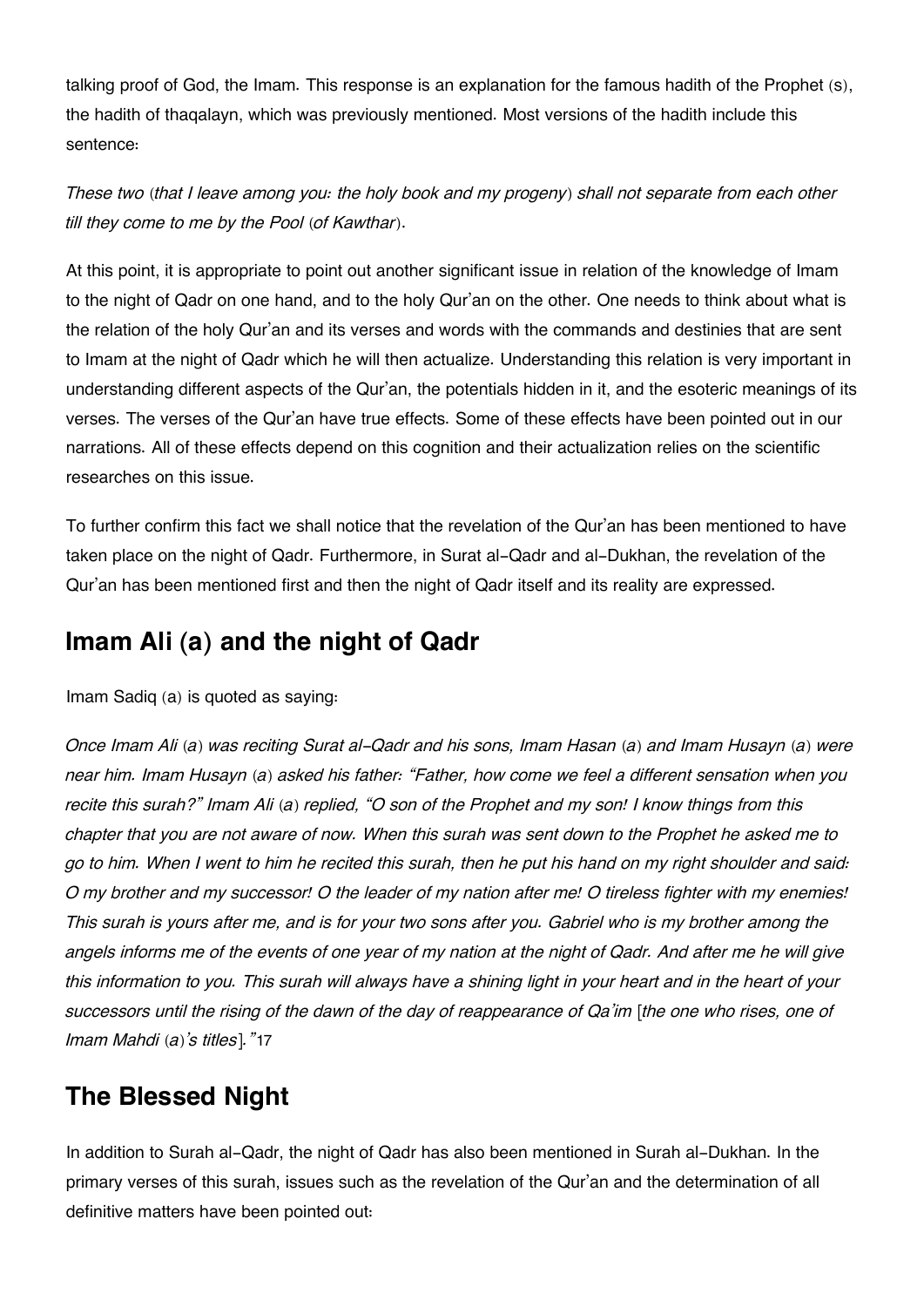# إِنَّا أَنزَلْنَاهُ فِي لَيْلَةٍ مُّبَارَكَةٍ إِنَّا كُنَّا مُنذِرِينَ فِيهَا يُفْرَقُ كُلُّ أَمْرٍ حَكِيمٍ أَمْرًا مّنْ

عِندنَا إِنَّا كُنَّا مُرْسِلِين

*Indeed, we sent it down on a blessed night, and indeed we have been warning [mankind]. Every definitive matter gets resolved in it, as an ordinance from us. Indeed, we have been sending [apostles].* (44:3-5)

These verses are about the night of Qadr, the night of destinies and blessings, the revelation of the Qur'an and the descent of the angels. Here the Qur'an has used the present tense when saying that the matters get resolved, which shows the continuation of this process and that this always happens on the night of Qadr.

The process of regulating affairs for a period takes place at two levels. First, everything has to be generally specified and second, further details should be determined while executing the process for which the plan had been prepared. For example, you first specify your programs, costs, and duties for a year. Then, during that year you will act regularly and carefully according to that planned program. This fact which is a necessity for having order and regulations and is related to matters getting resolved has been mentioned in a narration from Imam Sadiq (a): God has said: *'Every definitive matter gets resolved at this night, since how can a matter be definitive if it has not been resolved?*'[18](#page--1-0)

Therefore, regular and orderly progress of different matters in the universe with all its complexity, components, parts, and laws is possible because everything is first carefully regulated and wisely measured, and then it is actualized by means of the vicegerent of God on Earth who is the operant and the supervisor of all affairs. This is how these verses indicate the continuation of presence of the vicegerent of God on Earth.

At present, the vicegerent of God on Earth is Imam Mahdi (a). He is the master of the night of Qadr and the angels and the Spirit descend to him on the night of Qadr. It has been said in a narration that:

On the night of Qadr, people are in the state of praying and asking for their needs from God, and the *master of this night is attending the angels that have descended towards him. They take the ordained affairs and commands and the cases of next year's events to him.*[19](#page--1-0)

# **[Argumentation](#page--1-0)**

In different verses of Qur'an there are words about the vicegerent of God: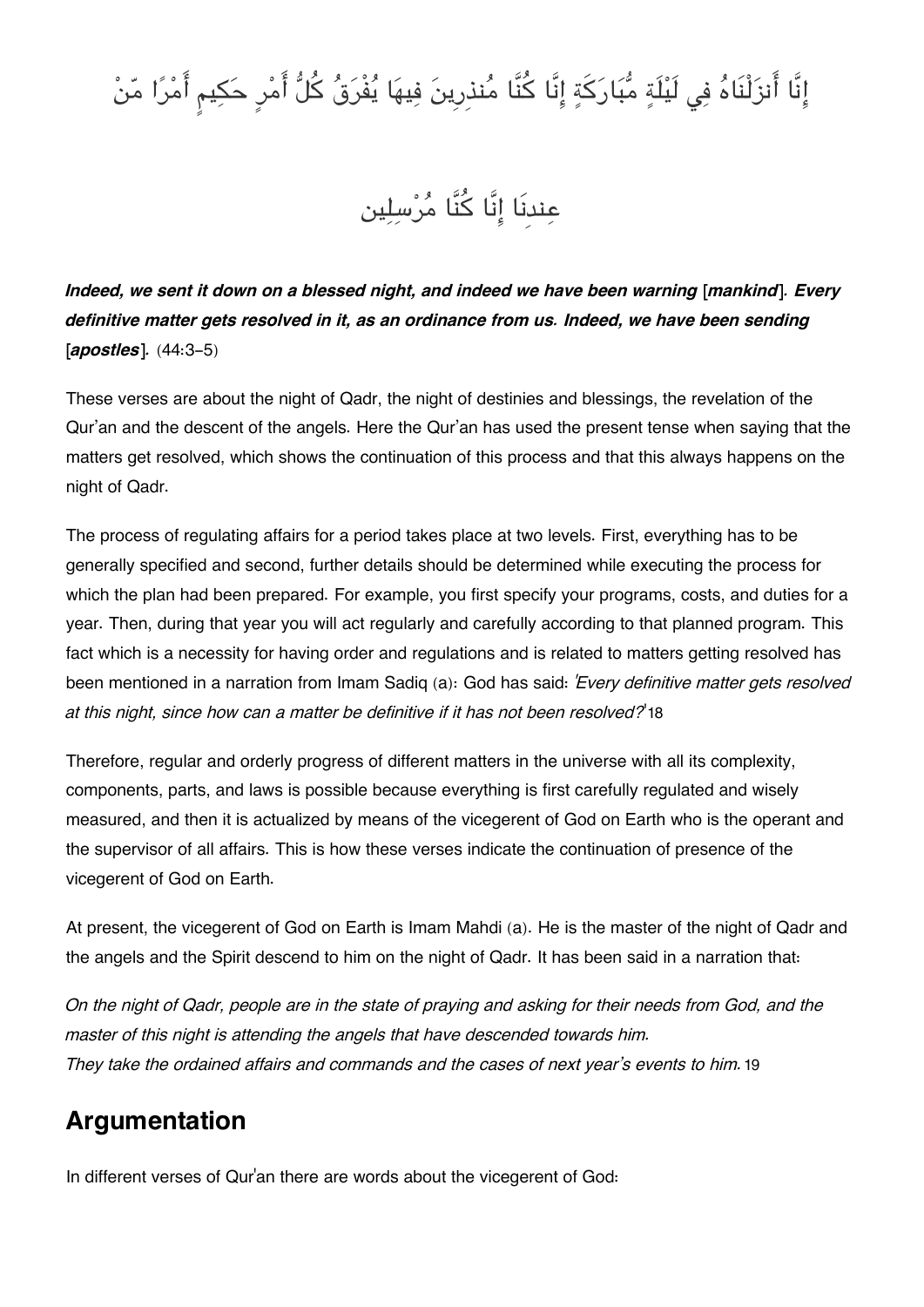# وَإِذْ قَالَ رَبُّكَ لِلْمَلَائِكَةِ إِنِّي جَاعِلٌ فِي الْأَرْضِ خَلِيفَةً

### When your Lord said to the angels, 'Indeed I am going to set a vicegerent on the earth.' (2:30)

This issue needs to be discussed with more details separately, but for now it is important to mention that what is meant by *waliyy-e-mutlaq*, *waliyy-e-kamil*, *waliyy-e-zaman*, *waliyy-e 'asr*, *hujjat-e-natiq* and the master of the night of Qadr is the vicegerent of God on the earth. After the death of Prophet Muhammad (s), this great position was for his successors: Imam Ali (a) and his eleven sons.

Having this Islamic and Qur'anic fact in mind, how can one believe that this relation with God, angels, the Spirit and the secrets of the destinies was for the Abbasid caliphs such as Mansur Dawaniqi, Harun al-Rashid, Mutawakkil, or for the Umayyad caliphs such as Yazid ibn Mu'awiyah, Walid ibn 'Abd al-Malik or Marwan Himar? Can these people be the heir of the divine covenant and the vicegerent of God on the earth? Being a vicegerent is a divine covenant, and God's covenant is only for pure, good, innocent, and purified people. These are the ones who can be the heir of Prophets' knowledge and the carriers of God's covenant as the Qur'an says:

قَالَ لَا يَنَالُ عَهْدِي الظَّالِمِين

#### *…He said: My covenant does not extend to the unjust. (2:124)*

This is why the issue of the night of the Qadr, the vicegerent of God on earth, their constant presence, which in other words is the continuation of existence of the Qur'an, is in direct relation with the necessity of existence of the Imam. This explains how Surah al- Qadr and al-Dukhan involve one of the most important proofs for the presence and necessity of true Imamate and divine vicegerent on the earth. It is according to this Qur'anic knowledge that Imam Javad (a), the ninth Imam, gives us this precious teaching:

O Shi'ites! Arque (with your opponents) by the chapter al-Qadr, and you will succeed. By God, after the Prophet Muhammad (s), it is the Proof of God over people. [20](#page--1-0) It is the most excellent proof of your religion; it is the outer limit of our knowledge. O Shi'ites! Argue with your opponents by the verse: Ha Mim! By the Clear Book. We have sent it down in a blessed night, we are ever warning (therein every *wise command determined as a command from Us, we are ever sending) (Qur'an 44:1-5). It is only for those who possess the authority after the Prophet Muhammad (s).*[21](#page--1-0) [22](#page--1-0)

## **[Criterion of Humanity](#page--1-0)**

Man's life on the earth is very similar to animals in many aspects of life. Animals breathe, move, eat,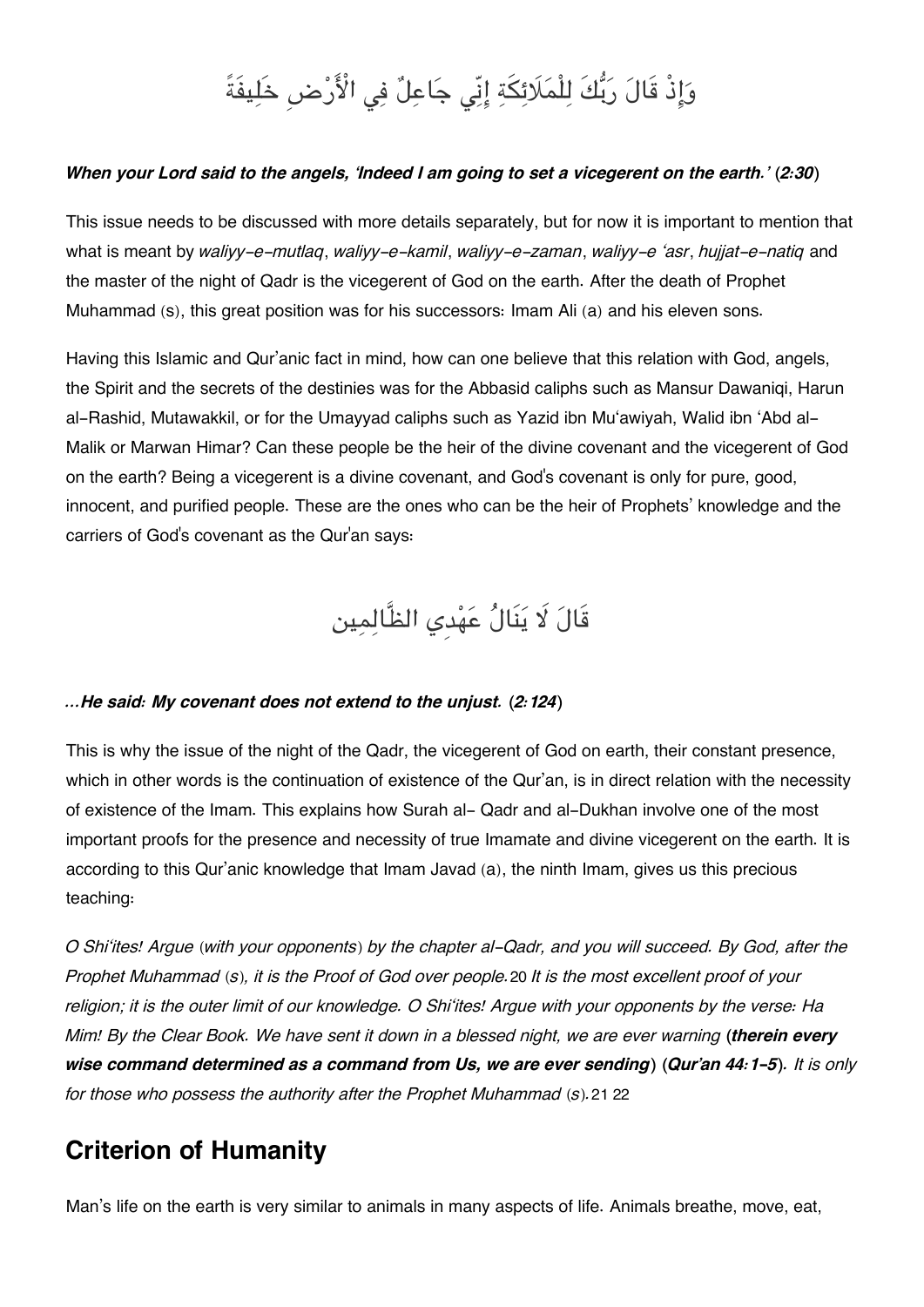sleep, reproduce, hear, see, have emotions and pleasures, and feel pain and harm. Human beings are the same. The immoral and unguided man is in an even lower level than animals in some aspects of the material life:

ام تَحْسَبُ أَنْ اكْثَرَهُمْ يَسْمَعُونَ أَوْ يَعْقِلُونَ ۞ إِنْ هُمْ إِلا كَالأَنْعَامِ ۞ بَلْ هُمْ أَضْلَلَّ سبِيل

## *Do you suppose that most of them listen or apply reason? They are just like cattle; rather they are further astray from the way. (25:44)*

When will man pass the animal levels and reach human standards? Man is not any different from animals when he does not have a true understanding of the reality of the universe when all he cares about is the appearances of this universe and is a captive of food, sleep, anger, and lust. He can only pass this level by thinking, seeing, hearing, and attending beyond the appearances and reach and see the inside of matters and then have an innermost presence in the universe. In other words, he must reach beyond the material world (*mulk*) and sense the kingdom of God (*malakut*), and then through realizing his existential reality it is essential for him to discover the existential reality and *malakut* of other things as well.

What we just mentioned briefly is dependent on a correct cognition of self and the universe. And this cognition relies on knowing the existential medium and the true nature of the things. Furthermore, this knowledge is based on knowing the *waliyy* of *zaman* (the Master of the Age; the Guardian of the Age) who is inside the identity of the universe.

It is for guiding people to this knowledge that the Prophet (s) wants people to believe in the night of Qadr. From the theoretical aspect, this belief will enable man to have a real and true cognition that is in line with the divine laws of this universe, and from the practical aspect it will enable man to have the right attitude and correct policy and enjoy divinely appointed leadership.

Shaykh Mufid reports a hadith in which Imam Jawad (a) narrates from his father that he has narrated from his father and continues until it reached Imam Ali (a) who narrates from the Prophet (s) that he said to his companions: "*Believe in the night of Qadr! For indeed, the commands of the year are sent down in it. This night has guardians after me. Its masters are Ali and his eleven sons."*[23](#page--1-0)

A famous narration from the Prophet (s) points out the very same truth:

*Whosoever dies without recognizing the Imam of his time dies the death of the ignorance* (or Jahiliyyah a period of time before Islam when people of Arabia used to worship idols and had uncivil customs).

A person who has not found the right path in his life will not have the behaviour and activities which are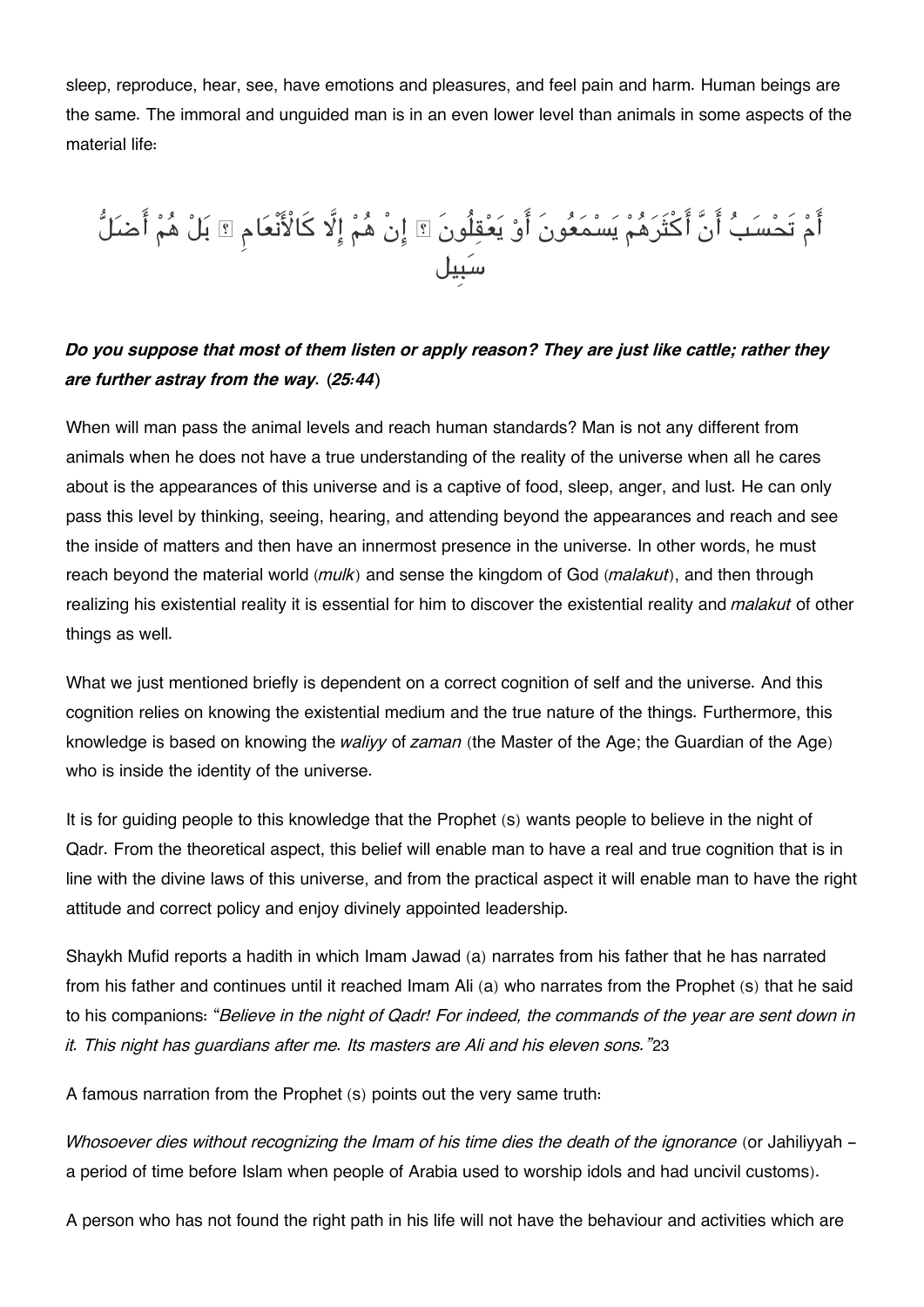directed towards perfection. Man's progress towards perfection relies on following the right path of "obligation" and "destination." It is impossible to know this "straight path*"* without knowing its guide. Moving in any direction besides this is a waste of time and life and it will lead to deviation. In other words, a progressive movement is moving towards perfection and the highest and the best perfection is the absolute perfection. Absolute perfection is God. Indeed we have to say, the movement towards perfection is exclusive to the movement towards God: "*There is no god except Allah.*"

It is clear that we cannot move towards God unless we have cognition of the Proof of God who is the guide of this path. This is why Imam Rida (a) in his famous narration called "Chain of Gold" asserts that monotheism is only accepted when it is along with believing in Imams as vicegerents of God. Hence, lack of understanding about the Imam is the same as not knowing the path of progress and its features. This will either lead to stagnation and decline or to deviation and moving in the opposite direction of the path of progress. All of these indicate distance from divine guidance.

This is why in the narration of Thaqalayn, Prophet Muhammad (s) has introduced two things to be intertwined and inseparable, as well as being the factors of guidance, namely the Qur'an and his household. The Qur'an is the book and the program and the Ahl al-Bayt are the teachers and the guides. A book will be of no use when there is no teacher to teach it, and a teacher can do nothing when he has no book to teach. The book of truth[24](#page--1-0) and the truthful teachers[25](#page--1-0) are sufficient and only causes of guidance. Adhering to them and following them will lead to salvation and will take man out of ignorance and the darkness.

Shaykh Abbas Qummi has made significant remarks in this regard: I hope it becomes obvious (for everyone) that none of the Muslim scholars doubt that the Prophet (s) has said, "*Whosoever dies without recognizing the Imam of his time dies the death of the ignorance*".

This narration has been mentioned in the books of Shi'ite and Sunni scholars over and over. This leaves no doubt in its validity. Furthermore, in most of the Sunni books including the *Sihah* (six major collections of Sunni hadith that are believed to be all-authentic) it has been narrated as a definitely approved narration. On the other hand, Shiites believe that the earth will never lack a Proof of God - Imam and successor of the prophet and if there was no Imam on the earth even for a single second, it would have dug all its habitants in. This is in coordination with the fact that a contingent existent in order to get its existence from the necessary existent needs a link and a medium that is from God and is infallible. Therefore, any Muslim who wants to avoid ignorance has to know the Imam of his time, obey him completely and consider him as the medium of God's mercy and blessings.

Anyone who believes in the Prophecy of Prophet Muhammad (s) and the Imamate of previous Imams, starting with Imam Ali (a) has to believe in the Imamate of Imam Mahdi (aj) the son of Imam Hasan Askari (a), the eleventh Imam of Shi'ites. Imam Mahdi (a) who is the awaited and the unseen one, has been introduced completely by the Prophet and previous Imams. His absence, attributes and description have been all foretold. Furthermore, all groups of Muslims agree that the Prophet (s) had informed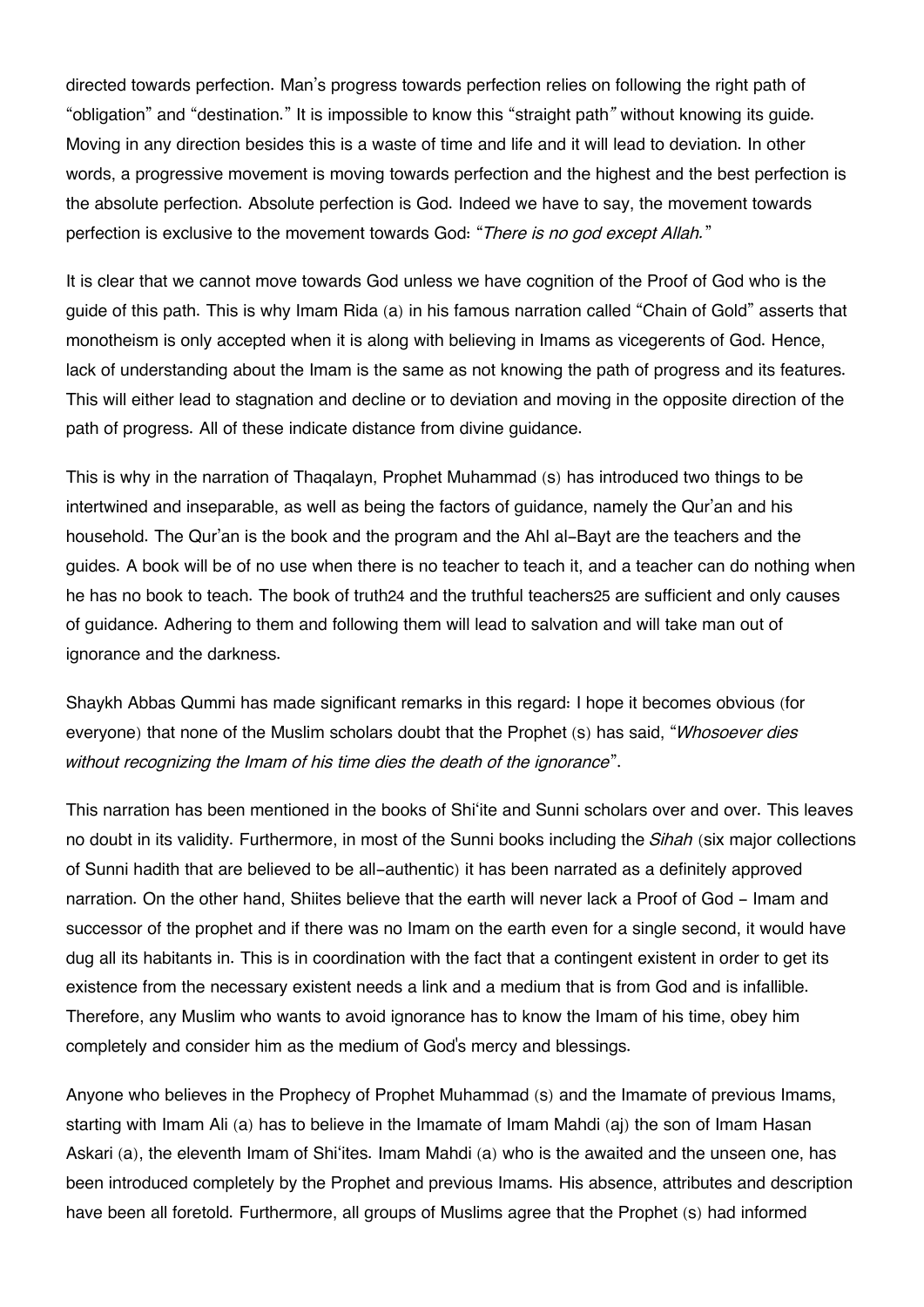people about the coming of Imam Mahdi (a) in the end of time. He has the same name as the Prophet (Muhammad) and will promote the religion brought by the Prophet and will bring justice and peace to the world.[26](#page--1-0)

## **[Conclusion](#page--1-0)**

In this paper, we have discussed several aspects of the night of Qadr and its relationship to the Imam of our time (a). Through this discussion, we saw that we have to try to know the reality of time, the secret of the age and the spirit of the universe as much as possible, so that our lives would be with vigilance and knowledge and our deaths would also be with knowledge, vigilance and ascent, and not with ignorance and descent (since man dies however he has lived). Then our death will also be the entrance to the world of the real life, the world where there is no perdition, change, or decadence, and all that can be found there is life, eternity, and presence.

[1.](#page--1-0) Shaykh Saduq has said that "The best act in the night of Qadr is to seek knowledge." Mafatih al-Jinan, chapter on A'maal of the night of Qadr.

[2.](#page-2-0) Ghazal no. 251

[3.](#page-3-0) Ghazal no. 235

[4.](#page--1-0) The same is true about the beginning verses of Chapter Dukhan which will be cited later.

[8.](#page--1-0) Usul al-Kafi Kitab al-Hujjah, bab fi sha'n Inna anzalna ho fi laylat al-qadr wa tafsiriha, Hadith no. 5

[9.](#page--1-0) Ibid. Hadith no. 7

[10.](#page--1-0) Ibid. Hadith no. 2.

- [11.](#page--1-0) 'Abaqat al-Anwar, vol. on Hadith Thaqalayn.
- [12.](#page--1-0) Ibid. vol. 3, p. 151 and also: Sharaf al-Din, pp. 58-66.
- [13.](#page--1-0) Refer to the Qur'an: 17:77, 33:62, 35:43, 48:23.
- [14.](#page--1-0) Usul al-Kafi Kitab al-Hujjah, bab fi sha'n Inna anzalnho fi laylat al-qadr wa

tafsiriha, Hadith no. 2.

- [15.](#page--1-0) Kashf al-Asrar, vol. 10, p. 559.
- [16.](#page--1-0) Nur al-Thaqalayn, vol. 5, p. 621.
- [17.](#page--1-0) Tafsir "al-Burhan", vol. 4, p. 487.
- [18.](#page--1-0) Al-Burhan, vol. 4, p. 487.
- [19.](#page--1-0) Nur al-Thaqalayn, vol. 5, p. 641.

[20.](#page--1-0) It means: Prove the necessity of Imam using this Surah! Ask them what the meaning of this Surah is! And to whom do angels descend?

- [21.](#page--1-0) It means that this verse must have an instance or application after the Prophet
- (s) too. Who is that instance or application?
- [22.](#page--1-0) Usul al-Kafi¸ Kitab al-Hujjah, bab fi sha'n inna anzalnahu fi laylat al-qadr wa tafsiriha, Hadith no. 6.

[23.](#page--1-0) Al-Irshad, p. 348.

[24.](#page--1-0) "That is so because God has sent down the Book with the truth" (Qur'an 2:176)

[<sup>5.</sup>](#page--1-0) "Keeping awake, worshipping Allah and doing good deeds in this night, is better than doing the same in a thousand months in which there is no night of Qadr." Majma' al-Bayan, vol. 10, p. 520. A thousand months is eighty three years and four months.

[<sup>6.</sup>](#page--1-0) Kashf al-Asrar, vol. 10, p. 559.

[<sup>7.</sup>](#page--1-0) Majma' al-Bayan, vol. 10, p. 518.